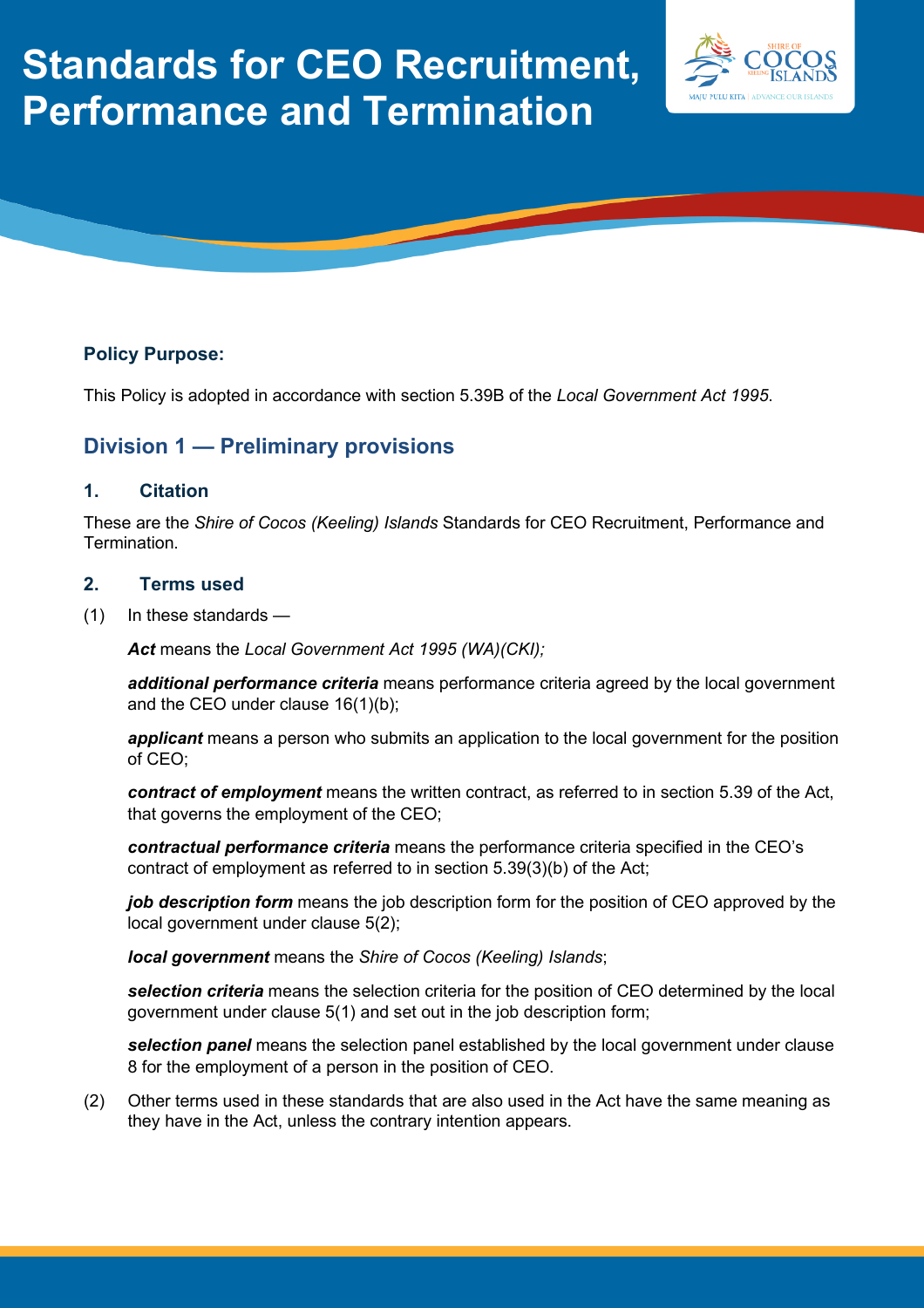# **Division 2 — Standards for recruitment of CEOs**

# **3. Overview of Division**

This Division sets out standards to be observed by the local government in relation to the recruitment of CEOs.

# **4. Application of Division**

- (1) Except as provided in subclause (2), this Division applies to any recruitment and selection process carried out by the local government for the employment of a person in the position of CEO.
- (2) This Division does not apply
	- (a) if it is proposed that the position of CEO be filled by a person in a class prescribed for the purposes of section 5.36(5A) of the Act; or
	- (b) in relation to a renewal of the CEO's contract of employment, except in the circumstances referred to in clause 13(2).

#### **5. Determination of selection criteria and approval of job description form**

- (1) The local government must determine the selection criteria for the position of CEO, based on the local government's consideration of the knowledge, experience, qualifications and skills necessary to effectively perform the duties and responsibilities of the position of CEO of the local government.
- (2) The local government must, by resolution of an absolute majority of the council, approve a job description form for the position of CEO which sets out —
	- (a) the duties and responsibilities of the position; and
	- (b) the selection criteria for the position determined in accordance with subclause (1).

# **6. Advertising requirements**

- (1) If the position of CEO is vacant, the local government must ensure it complies with section 5.36(4) of the Act and the *Local Government (Administration) Regulations 1996* regulation 18A.
- (2) If clause 13 applies, the local government must advertise the position of CEO in the manner referred to in the *Local Government (Administration) Regulations 1996* regulation 18A as if the position was vacant.

# **7. Job description form to be made available by local government**

If a person requests the local government to provide to the person a copy of the job description form, the local government must —

- (a) inform the person of the website address referred to in the *Local Government (Administration) Regulations 1996* regulation 18A(2)(da); or
- (b) if the person advises the local government that the person is unable to access that website address -
	- (i) email a copy of the job description form to an email address provided by the person; or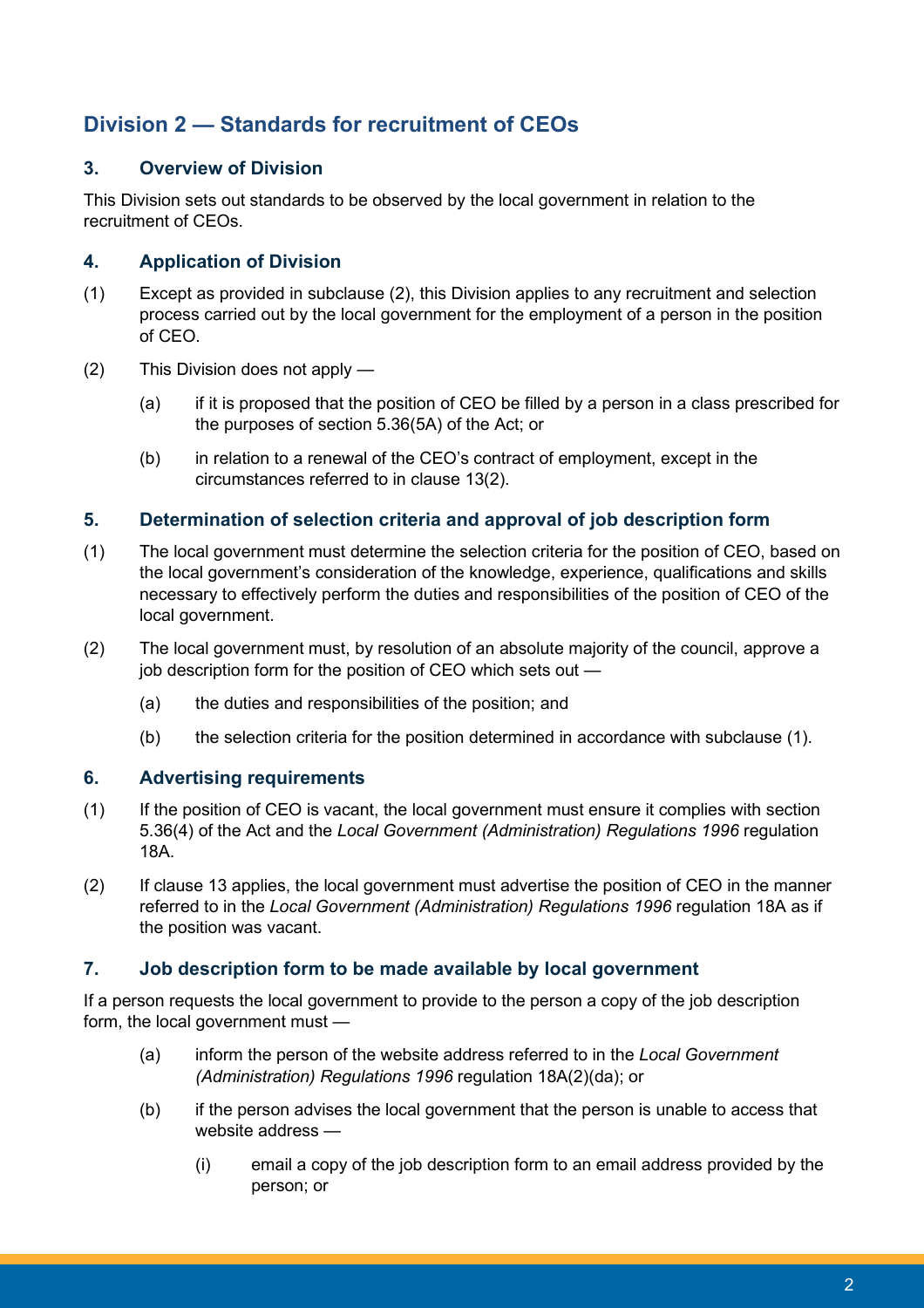(ii) mail a copy of the job description form to a postal address provided by the person.

# **8. Establishment of selection panel for employment of CEO**

 $(1)$  In this clause —

*independent person* means a person other than any of the following —

- (a) a council member;
- (b) an employee of the local government;
- (c) a human resources consultant engaged by the local government.
- (2) The local government must establish a selection panel to conduct the recruitment and selection process for the employment of a person in the position of CEO.
- (3) The selection panel must comprise
	- (a) council members (the number of which must be determined by the local government); and
	- (b) at least 1 independent person.

#### **9. Recommendation by selection panel**

- (1) Each applicant's knowledge, experience, qualifications and skills must be assessed against the selection criteria by or on behalf of the selection panel.
- (2) Following the assessment referred to in subclause (1), the selection panel must provide to the local government —
	- (a) a summary of the selection panel's assessment of each applicant; and
	- (b) unless subclause (3) applies, the selection panel's recommendation as to which applicant or applicants are suitable to be employed in the position of CEO.
- (3) If the selection panel considers that none of the applicants are suitable to be employed in the position of CEO, the selection panel must recommend to the local government —
	- (a) that a new recruitment and selection process for the position be carried out in accordance with these standards; and
	- (b) the changes (if any) that the selection panel considers should be made to the duties and responsibilities of the position or the selection criteria.
- (4) The selection panel must act under subclauses  $(1)$ ,  $(2)$  and  $(3)$ 
	- (a) in an impartial and transparent manner; and
	- (b) in accordance with the principles set out in section 5.40 of the Act.
- (5) The selection panel must not recommend an applicant to the local government under subclause  $(2)(b)$  unless the selection panel has  $-$ 
	- (a) assessed the applicant as having demonstrated that the applicant's knowledge, experience, qualifications and skills meet the selection criteria; and
	- (b) verified any academic, or other tertiary level, qualifications the applicant claims to hold; and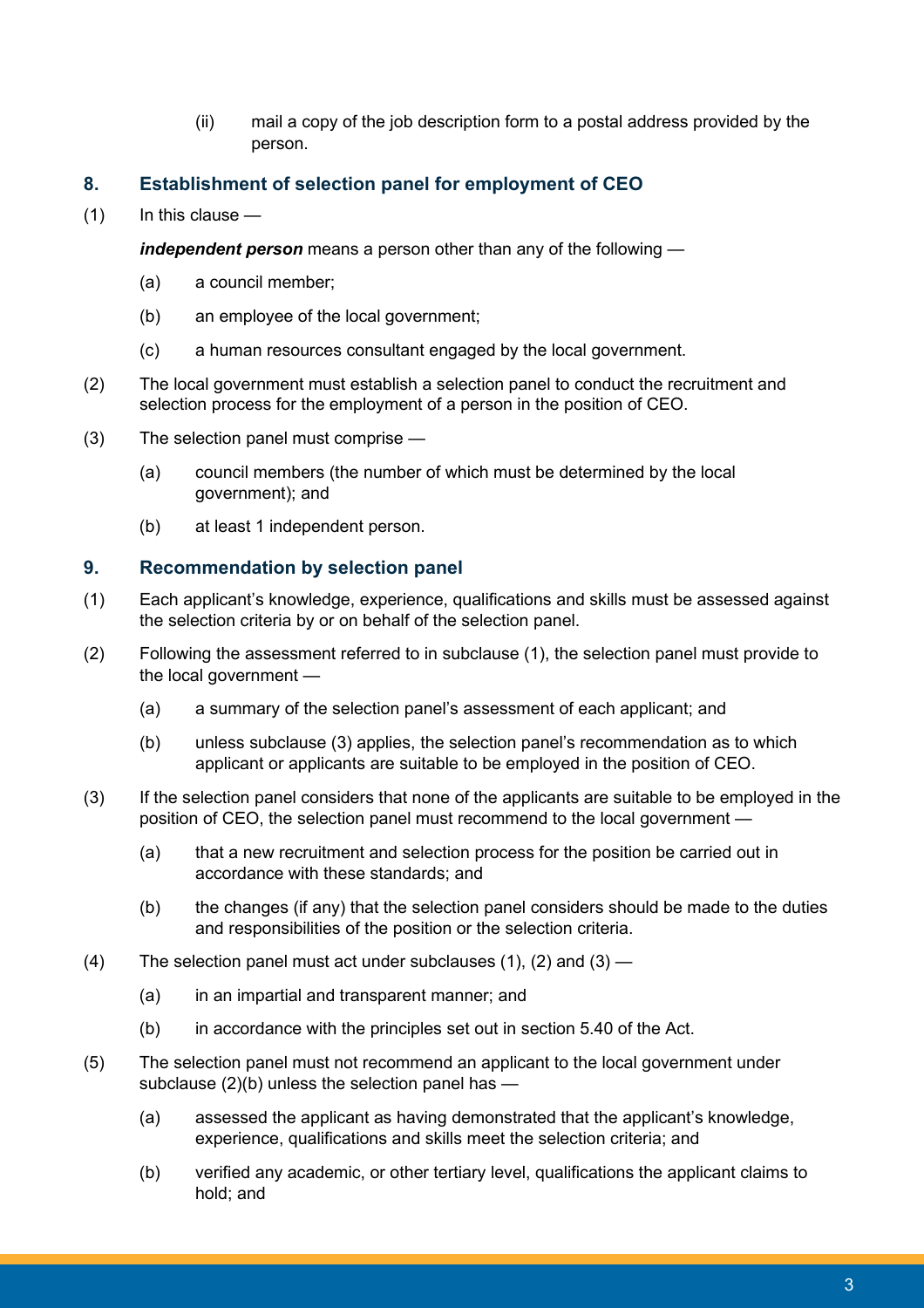- (c) whether by contacting referees provided by the applicant or making any other inquiries the selection panel considers appropriate, verified the applicant's character, work history, skills, performance and any other claims made by the applicant.
- (6) The local government must have regard to, but is not bound to accept, a recommendation made by the selection panel under this clause.

### **10. Application of cl. 5 where new process carried out**

- (1) This clause applies if the local government accepts a recommendation by the selection panel under clause 9(3)(a) that a new recruitment and selection process for the position of CEO be carried out in accordance with these standards.
- (2) Unless the local government considers that changes should be made to the duties and responsibilities of the position or the selection criteria —
	- (a) clause 5 does not apply to the new recruitment and selection process; and
	- (b) the job description form previously approved by the local government under clause 5(2) is the job description form for the purposes of the new recruitment and selection process.

#### **11. Offer of employment in position of CEO**

Before making an applicant an offer of employment in the position of CEO, the local government must, by resolution of an absolute majority of the council, approve —

- (a) the making of the offer of employment to the applicant; and
- (b) the proposed terms of the contract of employment to be entered into by the local government and the applicant.

#### **12. Variations to proposed terms of contract of employment**

- (1) This clause applies if an applicant who is made an offer of employment in the position of CEO under clause 11 negotiates with the local government a contract of employment (the negotiated contract) containing terms different to the proposed terms approved by the local government under clause 11(b).
- (2) Before entering into the negotiated contract with the applicant, the local government must, by resolution of an absolute majority of the council, approve the terms of the negotiated contract.

#### **13. Recruitment to be undertaken on expiry of certain CEO contracts**

 $(1)$  In this clause —

*commencement day* means the day on which the *Local Government (Administration) Amendment Regulations 2021* regulation 6 comes into operation.

- (2) This clause applies if
	- (a) upon the expiry of the contract of employment of the person (the incumbent CEO) who holds the position of CEO —
		- (i) the incumbent CEO will have held the position for a period of 10 or more consecutive years, whether that period commenced before, on or after commencement day; and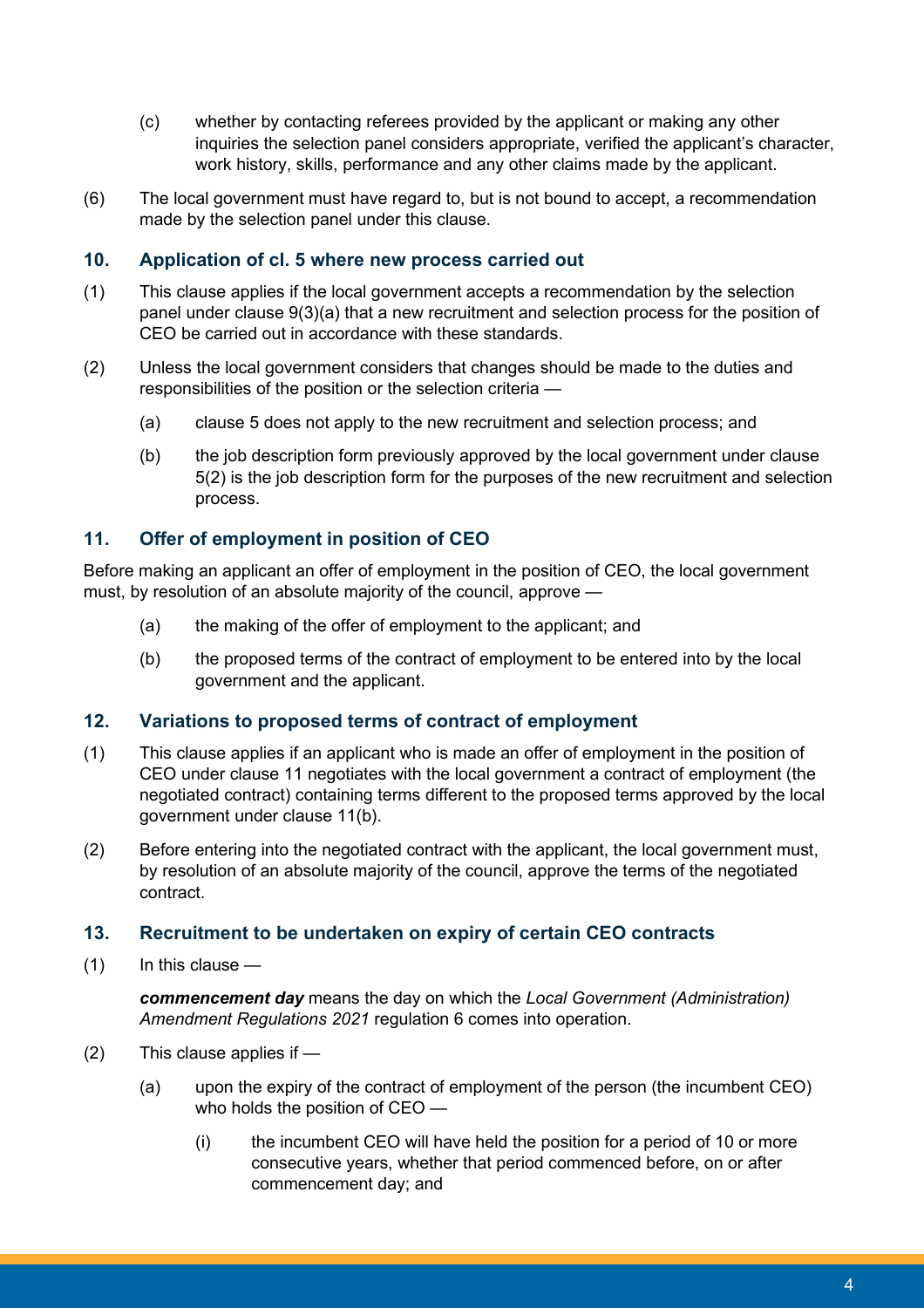(ii) a period of 10 or more consecutive years has elapsed since a recruitment and selection process for the position was carried out, whether that process was carried out before, on or after commencement day;

and

- (b) the incumbent CEO has notified the local government that they wish to have their contract of employment renewed upon its expiry.
- (3) Before the expiry of the incumbent CEO's contract of employment, the local government must carry out a recruitment and selection process in accordance with these standards to select a person to be employed in the position of CEO after the expiry of the incumbent CEO's contract of employment.
- (4) This clause does not prevent the incumbent CEO's contract of employment from being renewed upon its expiry if the incumbent CEO is selected in the recruitment and selection process referred to in subclause (3) to be employed in the position of CEO.

# **14. Confidentiality of information**

The local government must ensure that information provided to, or obtained by, the local government in the course of a recruitment and selection process for the position of CEO is not disclosed, or made use of, except for the purpose of, or in connection with, that recruitment and selection process.

# **Division 3 — Standards for review of performance of CEOs**

# **15. Overview of Division**

This Division sets out standards to be observed by the local government in relation to the review of the performance of CEOs.

#### **16. Performance review process to be agreed between local government and CEO**

- (1) The local government and the CEO must agree on
	- (a) the process by which the CEO's performance will be reviewed; and
	- (b) any performance criteria to be met by the CEO that are in addition to the contractual performance criteria.
- (2) Without limiting subclause (1), the process agreed under subclause (1)(a) must be consistent with clauses 17, 18 and 19.
- (3) The matters referred to in subclause (1) must be set out in a written document.

#### **17. Carrying out a performance review**

- (1) A review of the performance of the CEO by the local government must be carried out in an impartial and transparent manner.
- (2) The local government must
	- (a) collect evidence regarding the CEO's performance in respect of the contractual performance criteria and any additional performance criteria in a thorough and comprehensive manner; and
	- (b) review the CEO's performance against the contractual performance criteria and any additional performance criteria, based on that evidence.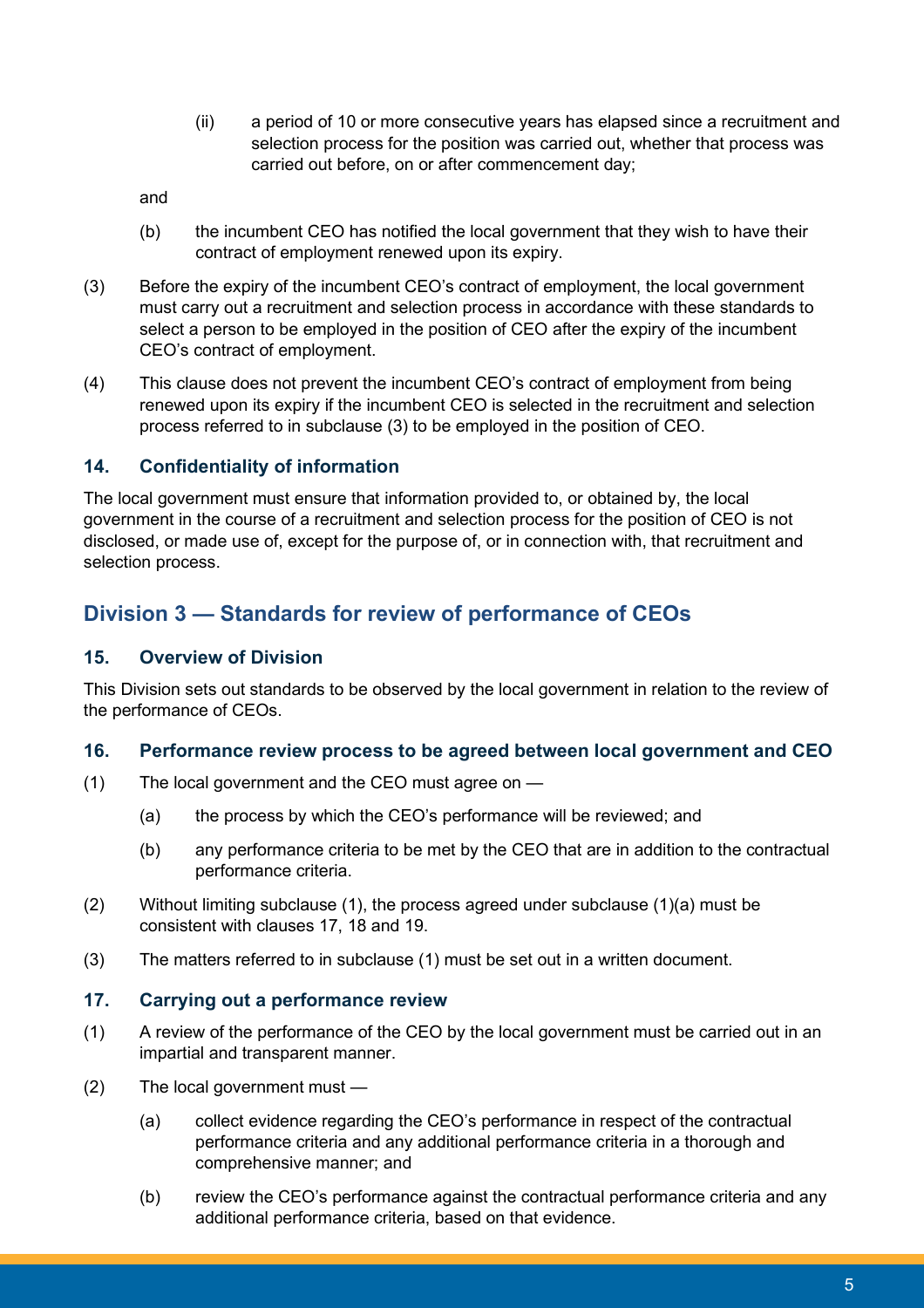# **18. Endorsement of performance review by local government**

Following a review of the performance of the CEO, the local government must, by resolution of an absolute majority of the council, endorse the review.

# **19. CEO to be notified of results of performance review**

After the local government has endorsed a review of the performance of the CEO under clause 18, the local government must inform the CEO in writing of —

- (a) the results of the review; and
- $(b)$  if the review identifies any issues about the performance of the CEO how the local government proposes to address and manage those issues.

# **Division 4 — Standards for termination of employment of CEOs**

# **20. Overview of Division**

This Division sets out standards to be observed by the local government in relation to the termination of the employment of CEOs.

# **21. General principles applying to any termination**

- (1) The local government must make decisions relating to the termination of the employment of a CEO in an impartial and transparent manner.
- (2) The local government must accord a CEO procedural fairness in relation to the process for the termination of the CEO's employment, including —
	- (a) informing the CEO of the CEO's rights, entitlements and responsibilities in relation to the termination process; and
	- (b) notifying the CEO of any allegations against the CEO; and
	- (c) giving the CEO a reasonable opportunity to respond to the allegations; and
	- (d) genuinely considering any response given by the CEO in response to the allegations.

#### **22. Additional principles applying to termination for performance related reasons**

- (1) This clause applies if the local government proposes to terminate the employment of a CEO for reasons related to the CEO's performance.
- (2) The local government must not terminate the CEO's employment unless the local government has —
	- (a) in the course of carrying out the review of the CEO's performance referred to in subclause (3) or any other review of the CEO's performance, identified any issues (the performance issues) related to the performance of the CEO; and
	- (b) informed the CEO of the performance issues; and
	- (c) given the CEO a reasonable opportunity to address, and implement a plan to remedy, the performance issues; and
	- (d) determined that the CEO has not remedied the performance issues to the satisfaction of the local government.